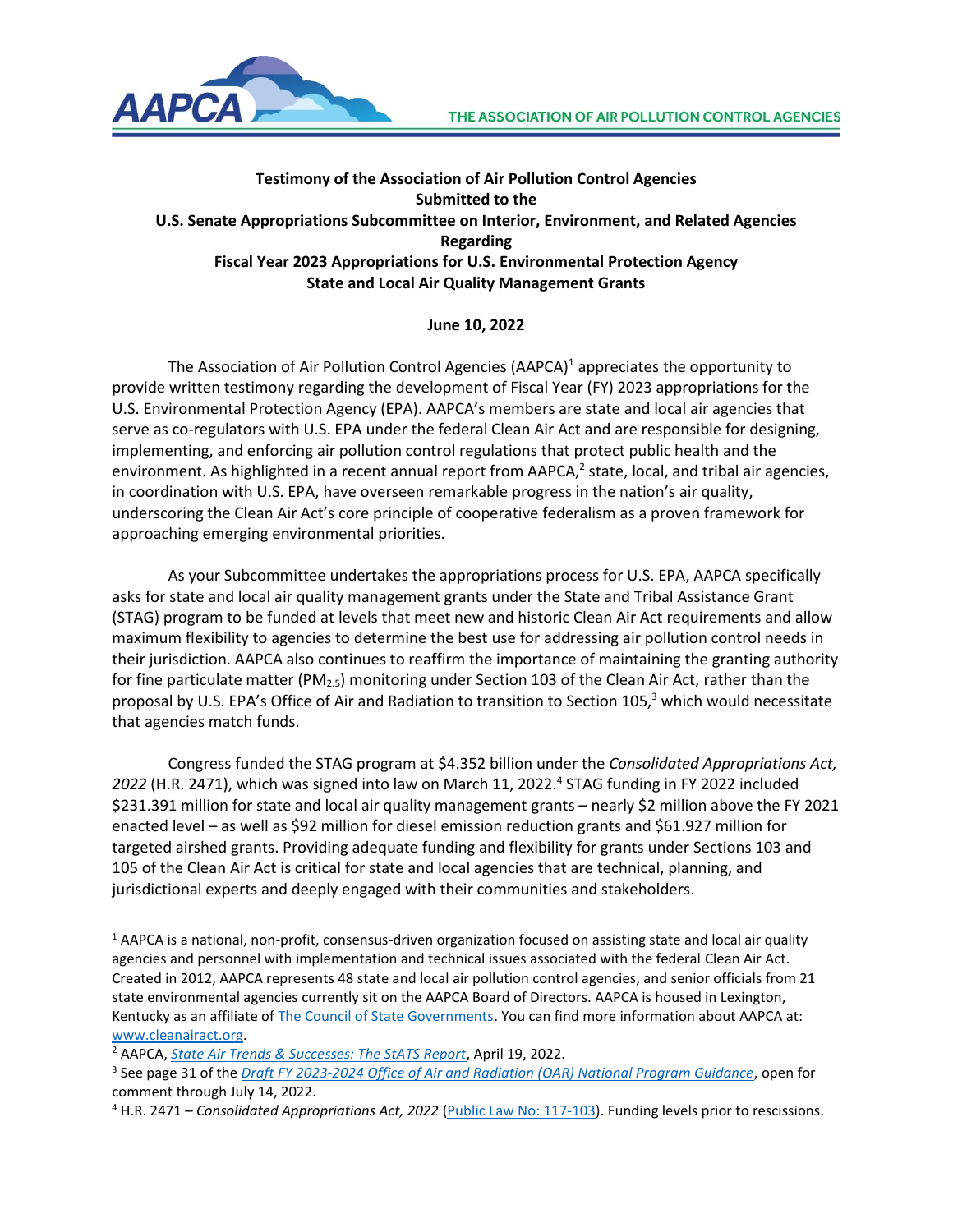

While STAG funds are a key budgetary component for state and local agencies, Clean Air Act mandates are ultimately met through strict budgeting, attentive programming, best practice development, and dedicated leadership and staff. Air agencies are responsible for a broad range of complex and technical efforts that support the National Ambient Air Quality Standards (NAAQS), air toxics, regional haze, and other Clean Air Act programs. These obligations span air quality planning and rule development, monitoring and modeling, emissions inventory management, permitting, inspections and enforcement, and hiring, training, and staff development. These frontline agencies must also undertake extensive efforts around public outreach and involvement, risk communication, exceptional events demonstrations, federal policy evaluation, and stakeholder engagement.

Further, state and local air agencies must also be responsive to increasing requirements from U.S. EPA and other fiscal challenges, often with ever-more-finite resources. A few abbreviated examples include:

- Crafting state implementation plans (SIPs) to meet current NAAQS and regional haze requirements as well as SIPs that will be required for more stringent NAAQS that are expected to follow the Clean Air Scientific Advisory Committee, or CASAC, review of the standards for particulate matter (PM) and ozone.<sup>5</sup>
- Recognizing, evaluating, and communicating emerging environmental concerns, such as ethylene oxide (EtO), and integrating national priorities like environmental justice and equity into planning, permitting, and outreach efforts.
- Administering and maintaining the nation's monitoring network, critical infrastructure that is central to ensuring that an area meets the NAAQS and community concerns are appropriately addressed.<sup>6</sup>
- Making sure that staff are well-trained to understand technically and socially complex issues, a necessity that is complicated by turnover and hiring challenges that can create expertise gaps.<sup>7</sup>

Federal grant flexibility is necessary as resource priorities evolve to meet these challenges. Air agency budgets, to an extent reliant on emissions fees from permitted sources, have been impacted by the successes that characterize air pollution control work. This includes revenue decreases from the Clean Air Act Title V Operating Permit program, $^8$  which have declined due to the program's pollutant fee structure and the program's success in achieving its primary goal of reducing emissions to create better air quality.

Providing adequate funding for state and local air quality management grants and other STAG programs should also take into consideration the state of the current economy. Inflation, compounded by a slowed supply chain, has introduced new difficulties for air agencies in their on-the-ground work to

<sup>&</sup>lt;sup>5</sup> For a detailed example, please see AAPCA's [request](https://cleanairact.org/wp-content/uploads/2022/05/AAPCA-Comment-Period-Extenion-Request-Interstate-Transport-FIP-Proposal-5-3-22.pdf) to U.S. EPA to extend the comment period on the proposed "Federal Implementation Plan Addressing Regional Ozone Transport for the 2015 Ozone National Ambient Air Quality Standard," (May 3, 2022).

<sup>6</sup> U.S. Government Accountability Office, *Air Pollution: [Opportunities to Better Sustain and Modernize the National](https://www.gao.gov/products/gao-21-38)  [Air Quality Monitoring System](https://www.gao.gov/products/gao-21-38)*, November 12, 2020 (publicly released December 7, 2020).

<sup>&</sup>lt;sup>7</sup> See AAPC[A comments](https://cleanairact.org/wp-content/uploads/2021/10/AAPCA-Comments-EPA-Draft-Training-Plan-FINAL-10-14-2021.pdf) on the draft FY 2022–2024 content development plan for the National Air Quality Training Program (October 14, 2021).

<sup>8</sup> U.S. EPA Office of Inspector General, *EPA's Title V Pr[ogram Needs to Address Ongoing Fee Issues and Improve](https://www.epa.gov/office-inspector-general/report-epas-title-v-program-needs-address-ongoing-fee-issues-and-improve)  [Oversight](https://www.epa.gov/office-inspector-general/report-epas-title-v-program-needs-address-ongoing-fee-issues-and-improve)*, January 12, 2022.